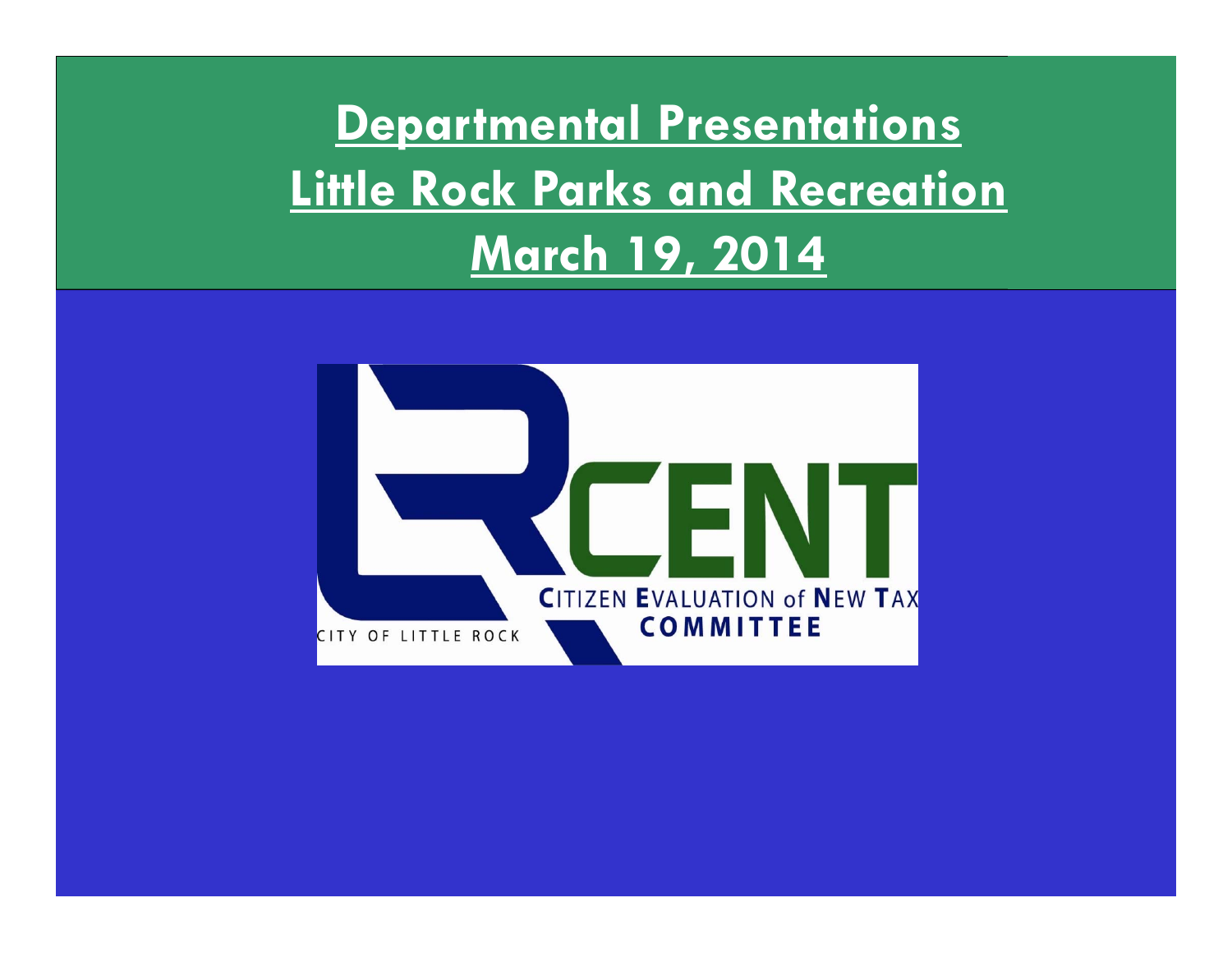

## **March 19, 2014**

### $\bullet$  **West Central Community Center and Pool: \$6 million**

 $\blacksquare$  Community Center will have approximately 20,000 square feet and provide life style, leisure and educational choices for families. Also, an outdoor pool facility is planned.

#### •**UPDATE:**

- Architect has been selected. (Ron Woods Architecture)
- Construction Manager has been selected. (Flynco, Inc.)
- **Design process underway**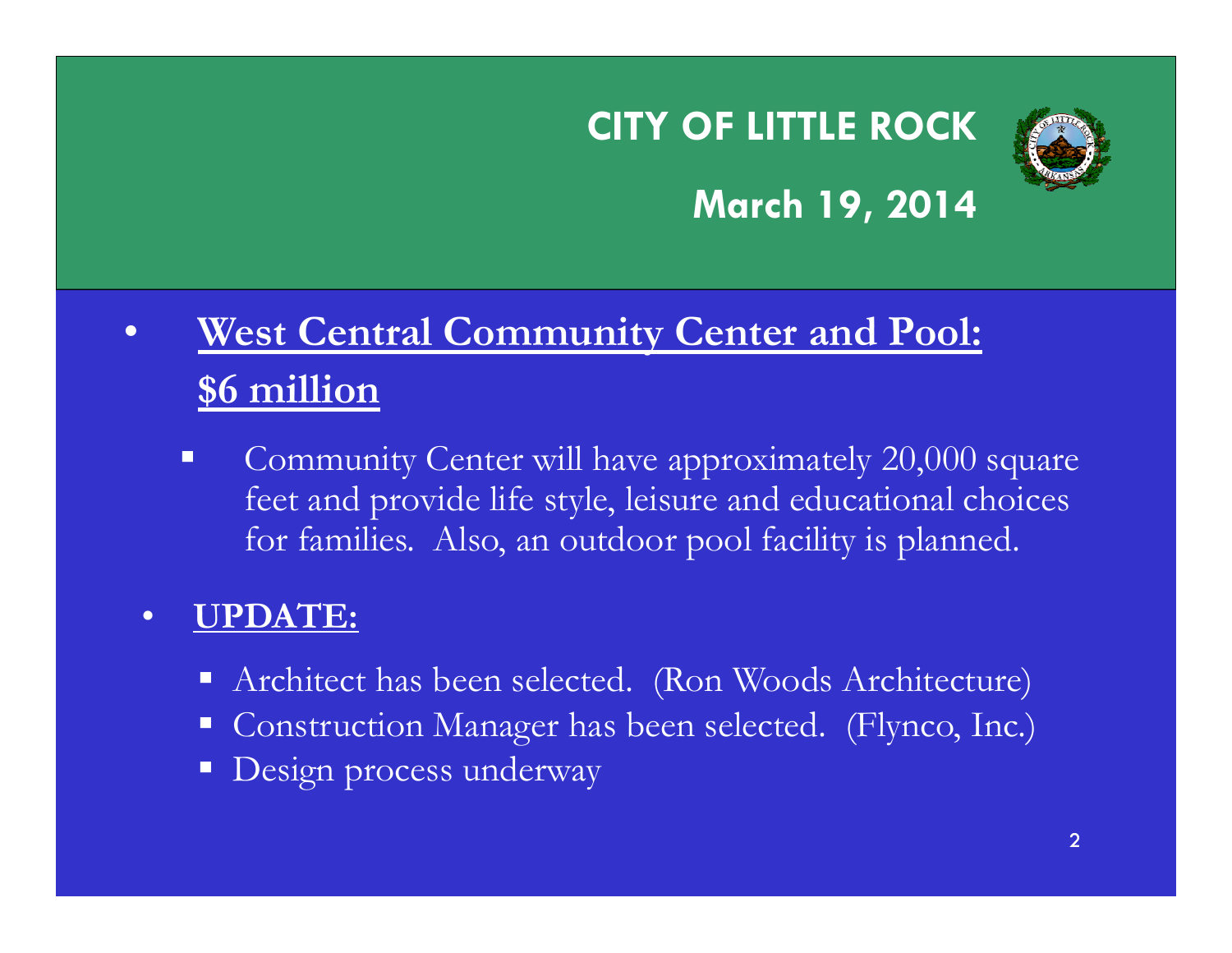

## **March 19, 2014**

### $\bullet$ **Natural Steps Ball Complex: \$500,000 over 10 years**

 Continue implementation of Master Plan which calls for nine new soccer fields supported with new restroom and concessions building, trails, pavilions, fishing piers and park amenities. Currently seeking a community partnership to assist in master plan development.

### **UPDATE:**

- Currently in process of constructing four new soccer fields. Projected completion date is mid-April 2014.
- Partnership agreement with Arkansas United Soccer Club completed.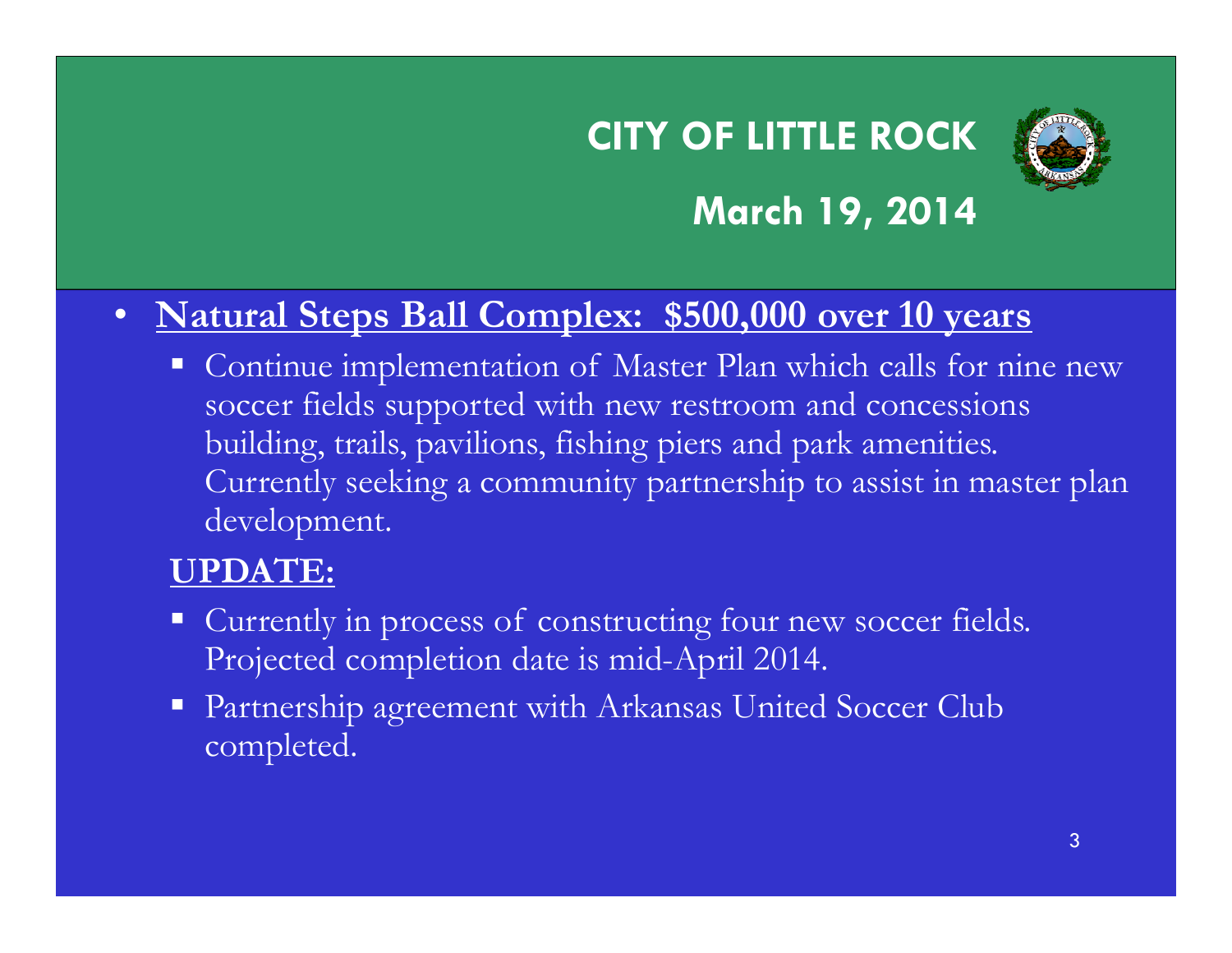

## **March 19, 2014**

#### •**War Memorial Park: \$500,000 over 10 years**

 **Continue to implement War Memorial Park Master Plan improvements:** 

Improve Coleman Creek, complete 1 mile trail loop, construct roundabout, upgrade entrance off of 12t<sup>h</sup> Street, acquire additional lands

#### •**UPDATE:**

- **Documents for Coleman Creek restoration ready for bid.**
- Staff preparing site for improvements.